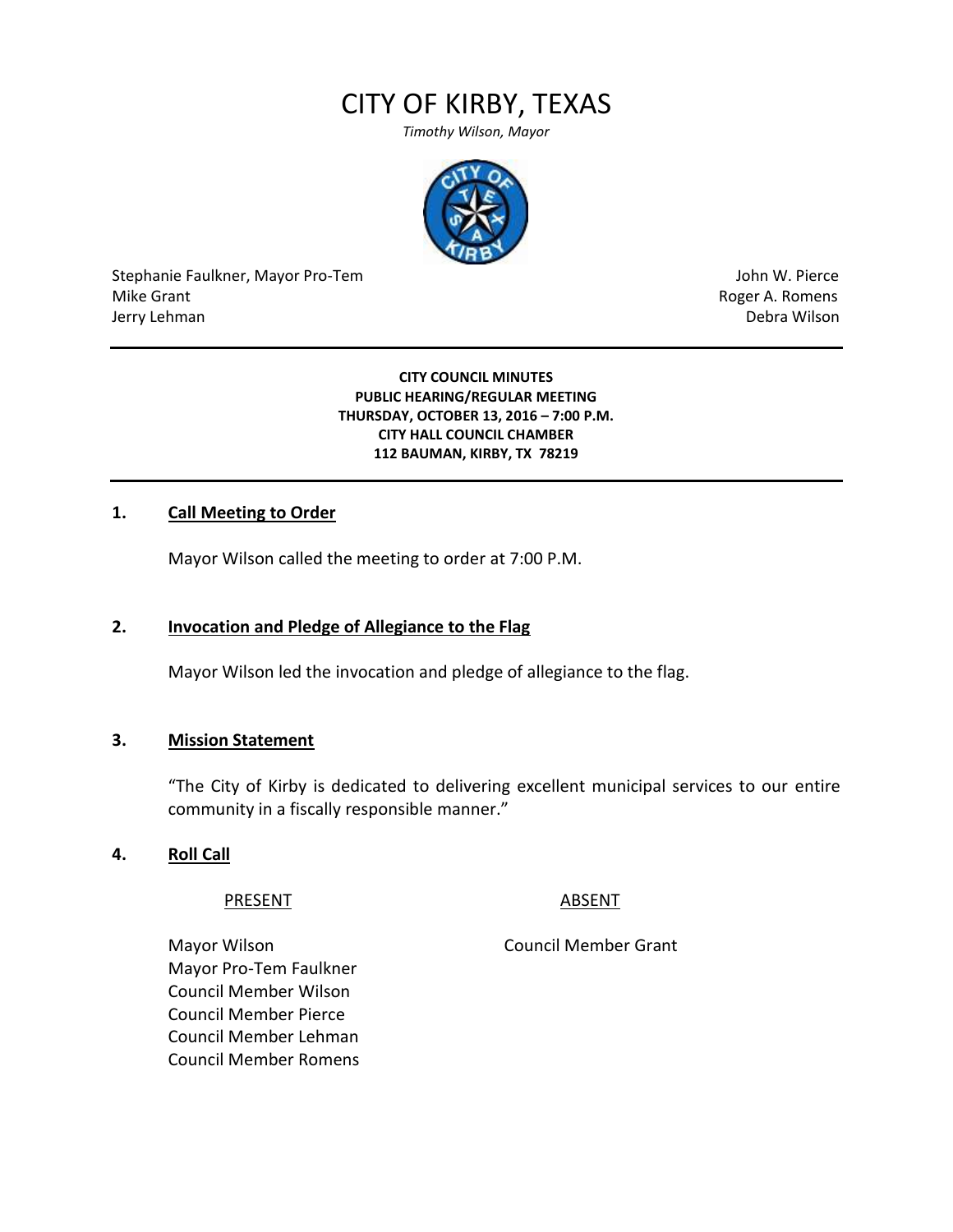Although Mayor Wilson deviated from the agenda, the minutes will be prepared in the order the agenda was posted.

# **5. Citizen Participation**

1. Helga Anderson, 5119 Crown Lane - Identified concerns she has with several properties. She said the mosquitoes are terrible and she will be back in January if it isn't taken care of. She complained about the brush/bulk pick up and offered solutions.

2. Mary Wright, 5247 Tom Stafford - She informed Council there is evidence of inappropriate activity at Friendship Park.

## **6. Consent Agenda**

## a. Regular Meeting Minutes – September 22, 2016

Mayor Pro Tem Faulkner moved to approve the minutes with the correction; seconded by Council Member Lehman. The correction was made to item 10. a. change "wooden stake" changed to "stake."

The vote was as follows:  $5 - 0 - 1$ 

AYES: 5 NAYES: 0 ABSTAIN: 1 (Council Member Wilson)

# **7. Public Hearing**

a. To Consider A Variance To The Zoning Ordinance For A Carport To Be Constructed Ten Feet Within The Twenty-Five Foot Front Setback; Located At Lot 25, Block 17, CB 4018A; Otherwise Known As 5118 Kazen, City Of Kirby, Bexar County, Texas.

Mayor Wilson opened the public hearing at 7:02 P.M.

There were not any proponents or opponents to speak regarding the variance request.

Mayor Wilson closed the public hearing at 7:03 P.M.

# **8. Discussion And Possible Action**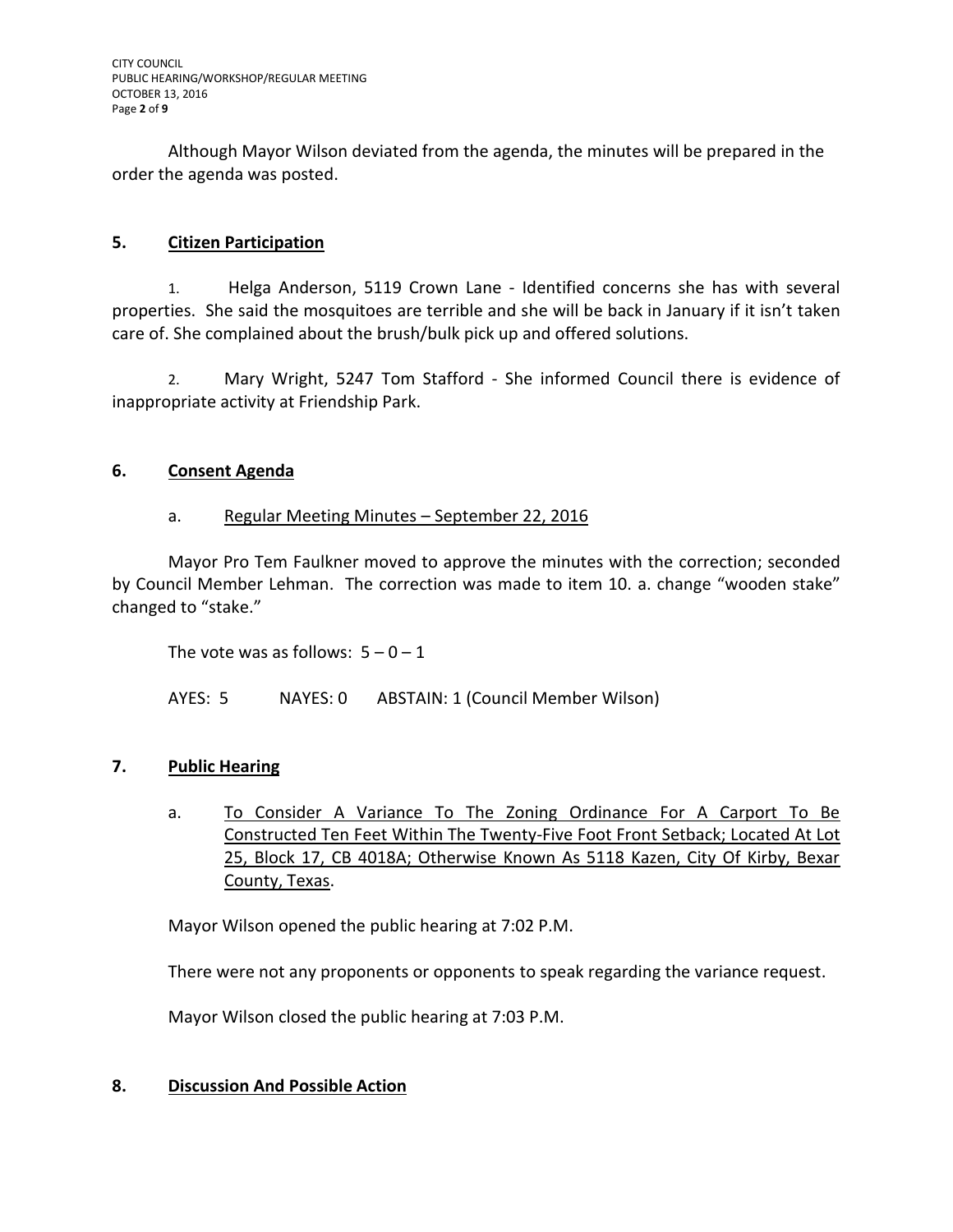a. Discussion And Possible Action To Consider Ordinance No. 0-2016-798 An Ordinance Repealing Current Section 71.06 Of The Code Of Ordinances And Adopting A New Section 71.06, No Parking Zones, To Chapter 71, Stopping, Standing, And Parking, Of The Code Of Ordinances To Specify No Parking Zones And Related Restrictions And Including A Penalty Of A Fine Not To Exceed \$500 For Violations. This Is The First Reading.

Mayor Wilson identified the areas that have been added to the Ordinance. Chief Bois stated the city attorney has reviewed the updated ordinance and did not have any objections.

Mayor Pro-Tem Faulkner moved to approve Ordinance No. 0-2016-798 an Ordinance repealing current Section 71.06 of the Code of Ordinances and adopting a new Section 71.06, No Parking Zones, to Chapter 71, Stopping, Standing, and Parking, of the Code of Ordinances to specify no parking zones and related restrictions and including a penalty of a fine not to exceed \$500 for violations; seconded by Council Member Lehman.

The motion carried with a  $5 - 0$  vote.

AYES: 5 NAYES: 0

b. Discussion And Possible Action To Dispense With The Second Reading Of Ordinance No. O-2016-798 So That Ordinance No. O-2016-798 Becomes Effective Immediately.

Mayor Pro-Tem Faulkner moved to dispense with the second reading of Ordinance No. O-2016-798 so that Ordinance No. O-2016-798 becomes effective immediately; seconded by Council Member Romens.

The motion carried with a  $6 - 0$  vote.

AYES: 6 NAYES: 0

c. Discussion And Possible Action To Consider Resolution No. R-2016-678 Of The City Of Kirby FBP City Council For The Adoption Of The City Of Kirby FBP Cafeteria Plan

Mayor Wilson offered a brief explanation of the FBP Cafeteria Plan.

Mayor Pro-Tem Faulkner moved to approve Resolution No. R-2016-678 of the City of Kirby FBP City Council for the adoption of the City of Kirby FBP Cafeteria Plan; seconded by Council Member Lehman.

The motion carried with a  $5 - 0$  vote.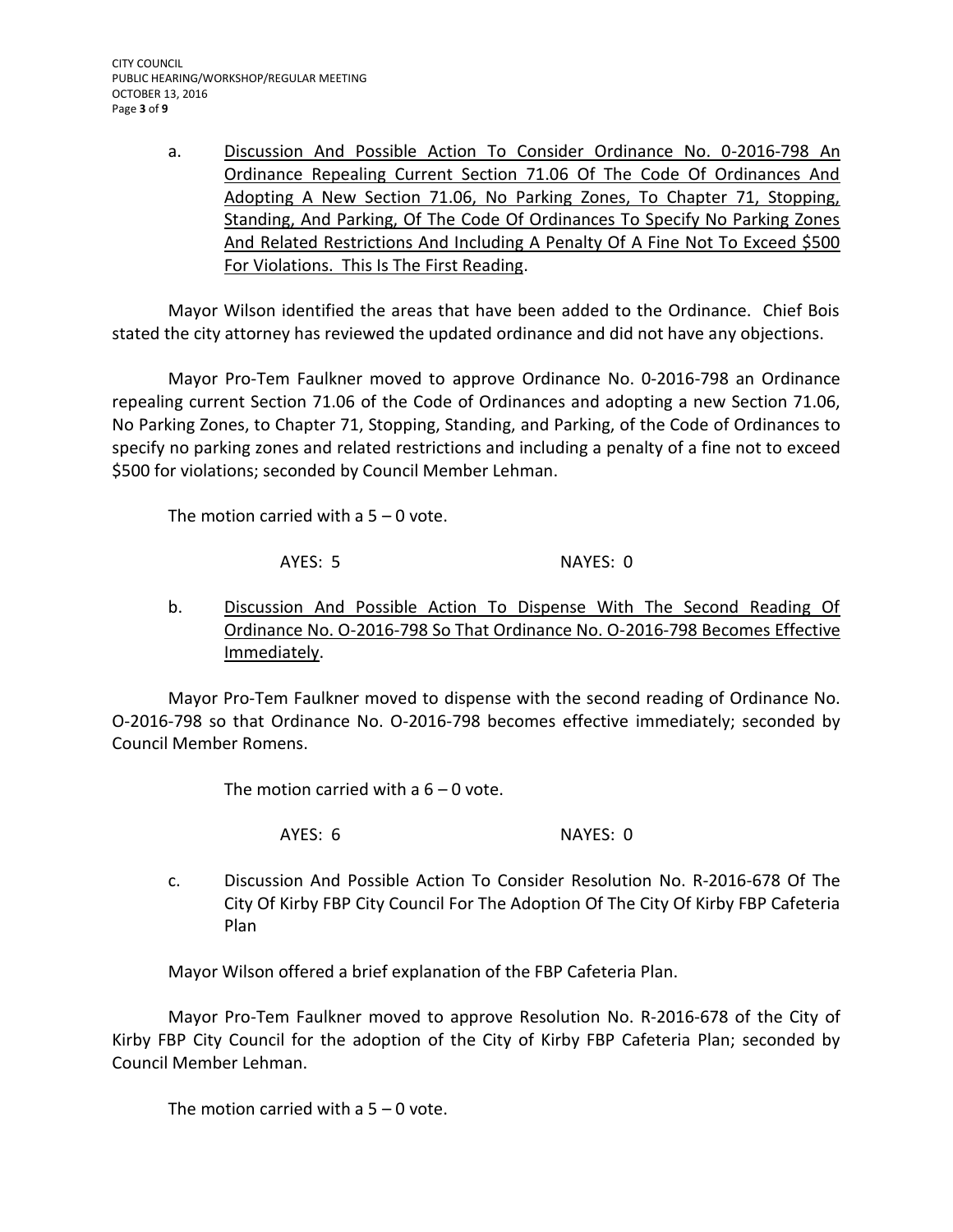#### AYES: 5 NAYES: 0

d. Discussion And Possible Action To Consider A Variance To The Zoning Ordinance For A Carport To Be Constructed Ten Feet Within The Twenty-Five Foot Front Setback; Located At Lot 25, Block 17, CB 4018A; Otherwise Known As 5118 Kazen, City Of Kirby, Bexar County, Texas.

Commissioner Agatha Williams, Planning and Zoning Commission, served as acting chairperson at their last meeting and she informed the Council the Commissioners voted to recommend approval of the variance request.

Council Member Romens moved to approve the variance to the Zoning Ordinance for a carport to be constructed ten feet within the twenty-five foot front setback; located at Lot 25, Block 17, CB 4018A; otherwise known as 5118 Kazen, City of Kirby, Bexar County, Texas; seconded by Mayor Pro-Tem Faulkner.

The motion carried with a  $5 - 0$  vote.

AYES: 5 NAYES: 0

e. Discussion And Possible Action Regarding Established 2016-2017 Goals For The City Of Kirby

Roger Aguillon, Public Works Director addressed Goal #4. He provided the infrastructure information pertaining to water, sewer and streets. Crack sealing the streets, installing a sewer lateral on Binz Engleman by Charles Conrad where the park improvements will be made. There are three water mains to replace - Happiness, Coral Mist and Borchers. The painting of the elevated storage tank has started. The repairs have been made on Well Site 2 in anticipation of taking Well Site 3 out of service in order to get those two tanks painted. We are anticipating the street sweeper will be put into service soon.

Mayor Wilson said he would like to see the roads, water and sewer information on a GIS system by next year. He asked for associated costs to achieve this.

f. Discussion And Possible Action To Reschedule The Regular Council Meeting Dates For November 24, 2016 To November 17, 2016 And December 22, 2016 To December 15, 2016.

After discussing the various options, Mayor Pro-Tem Faulkner moved to reschedule the regular Council meeting dates for November 24, 2016 to November 17, 2016 and December 22, 2016 to December 15, 2016; seconded by Council Member Lehman.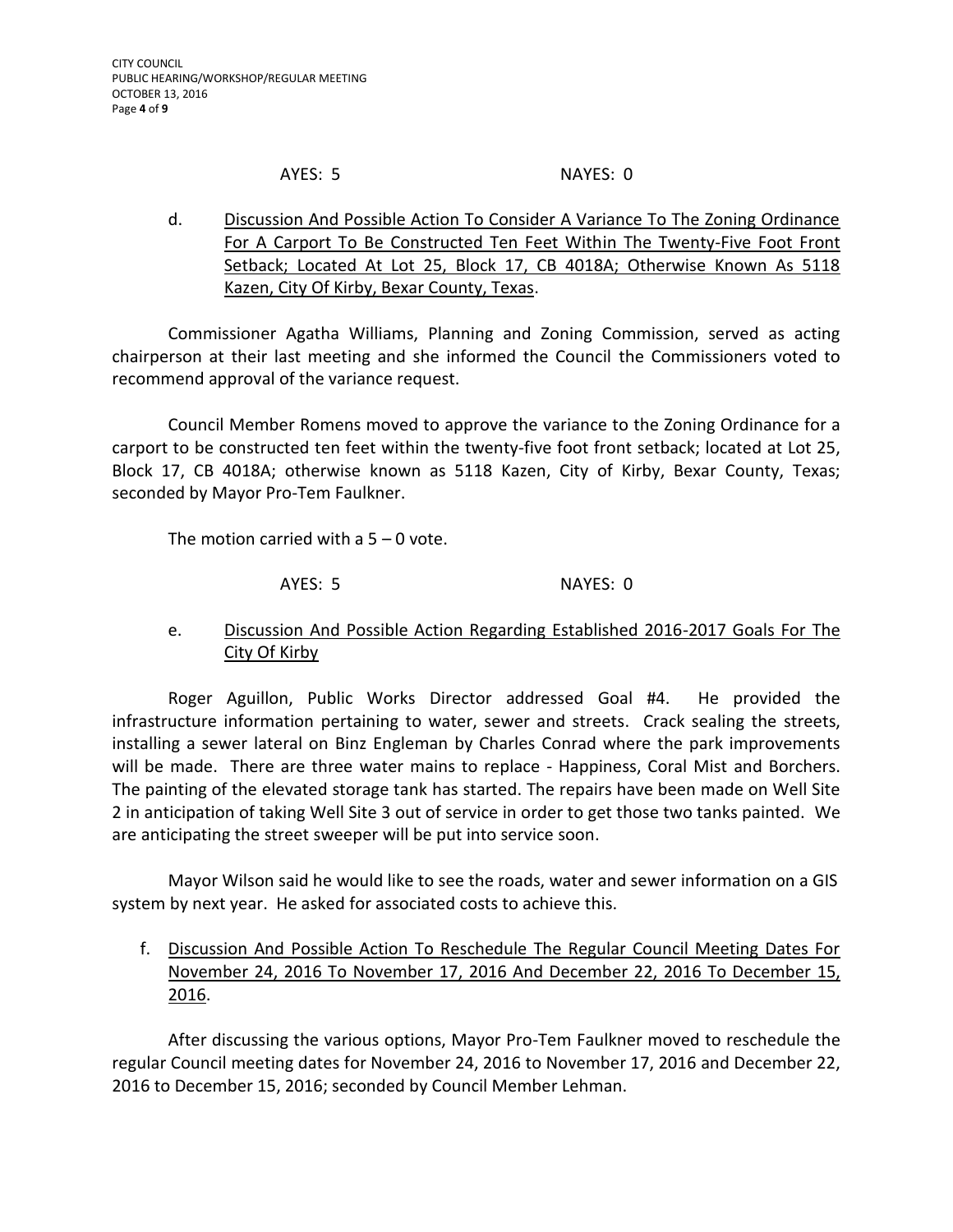The motion carried with a  $4 - 1$  vote.

AYES: 4 NAYES: 1 (Council Member Wilson)

# g. Discussion And Possible Action Regarding Plans For City Owned Property On Gaiety

Mayor Wilson asked Council to decide if the City should move forward to construct a storage lot of Gaiety.

After discussion the property, Mayor Pro-Tem Faulkner moved that the City should move forward with the plans for Gaiety so staff can request proposals for the lighting, fence and gate for the project; seconded by Council Member Wilson.

Mayor Wilson asked that all cost estimates be brought to Council at the December 15, 2016 meeting.

The motion carried with a 5 – 0 vote.

AYES: 5 NAYES: 0

# h. Discussion And Possible Action Regarding Future Plans For Donated Property On Binz Engleman Road

City Manager Vernon informed Council there were two meetings with the property owners and shared ideas with them. They didn't want change and they wanted access to their back yards. There was a discussion about whether the City would be interested in subdividing the property and selling it to the property owners and discussed multiple options.

Mayor Wilson said we need to know who wants to purchase and who doesn't. CPS Energy has an easement at the rear of the property and there are fence requirements.

Mayor Pro-Tem Faulkner said before the next meeting, the property owners need to contact the city manager so we can get an idea how many residents want to purchase the property.

Mayor Pro-Tem Faulkner moved to table this item to the following meeting; seconded by Council Member Lehman.

The motion carried with a  $5 - 0$  vote.

AYES: 5 NAYES: 0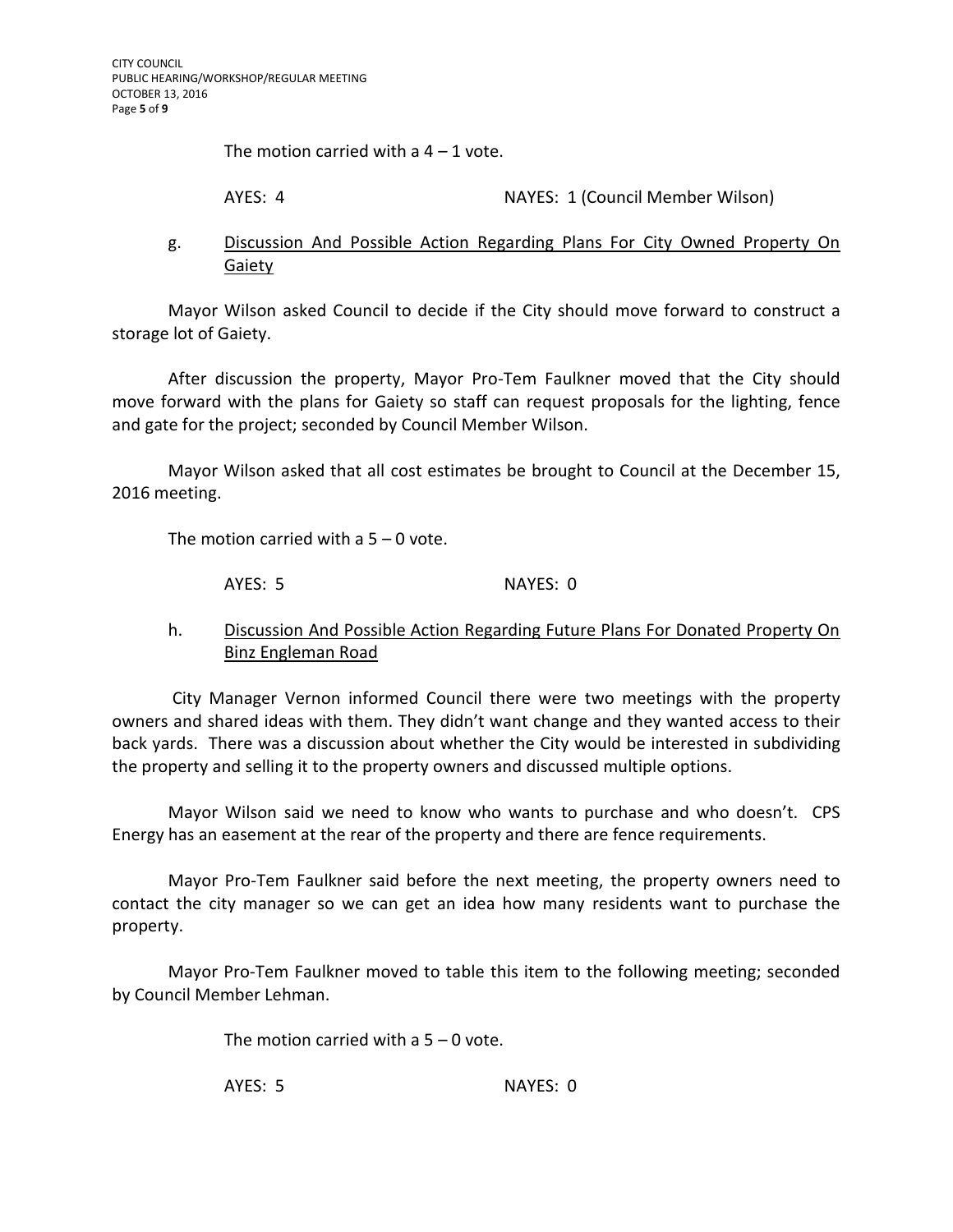Mayor Wilson called for a five minute recess.

Mayor Wilson reconvened the meeting.

# i. Discussion And Possible Action Regarding Garage Sale Signs

City Manager Vernon informed Council that Council Member Grant asked that this item be tabled due to his absence.

Mayor Wilson stated that there being no motion the item failed.

## j. Discussion And Possible Action Regarding the City Of Kirby Comprehensive Plan

Council Member Romens said he attended a meeting at AACOG last Friday for Planning and Zoning Commissioner and elected officials. He stated it is important to establish a good process when creating a Comprehensive Plan. The Planning and Zoning Commission voted to conduct a workshop with Council to establish the process for the Comprehensive Plan. The AACOG instructor said he will come to our meeting pro-bono for an hour.

Mayor Wilson said it would be beneficial to bring together all the committees and commissions to provide information for the Comprehensive Plan.

Council Member Romens said all committees and Council should engage the community to participate. There are a lot of professionals in the community that can participate and provide input. He suggested not rushing into this, let's get the materials and do it right.

Council Member Pierce suggested meeting in January.

k. Discussion And Possible Action To Consider Ordinance No. O-2016-799 Electing For The City To Make Current Service And Prior Service Contributions To The City's Account In The Benefit Accumulation Fund Of The Texas Municipal Retirement System At The Actuarially Determined Rate Of Total Employee Compensation. This Is The First Reading.

Tina Ynfante, Finance Director provided Council with the advantage of approving this ordinance.

Mayor Pro-Tem Faulkner moved to adopt Ordinance No. O-2016-799 electing for the City to make current service and prior service contributions to the City's account in the benefit accumulation fund of the Texas Municipal Retirement System at the actuarially determined rate of total employee compensation; seconded by Council Member Lehman.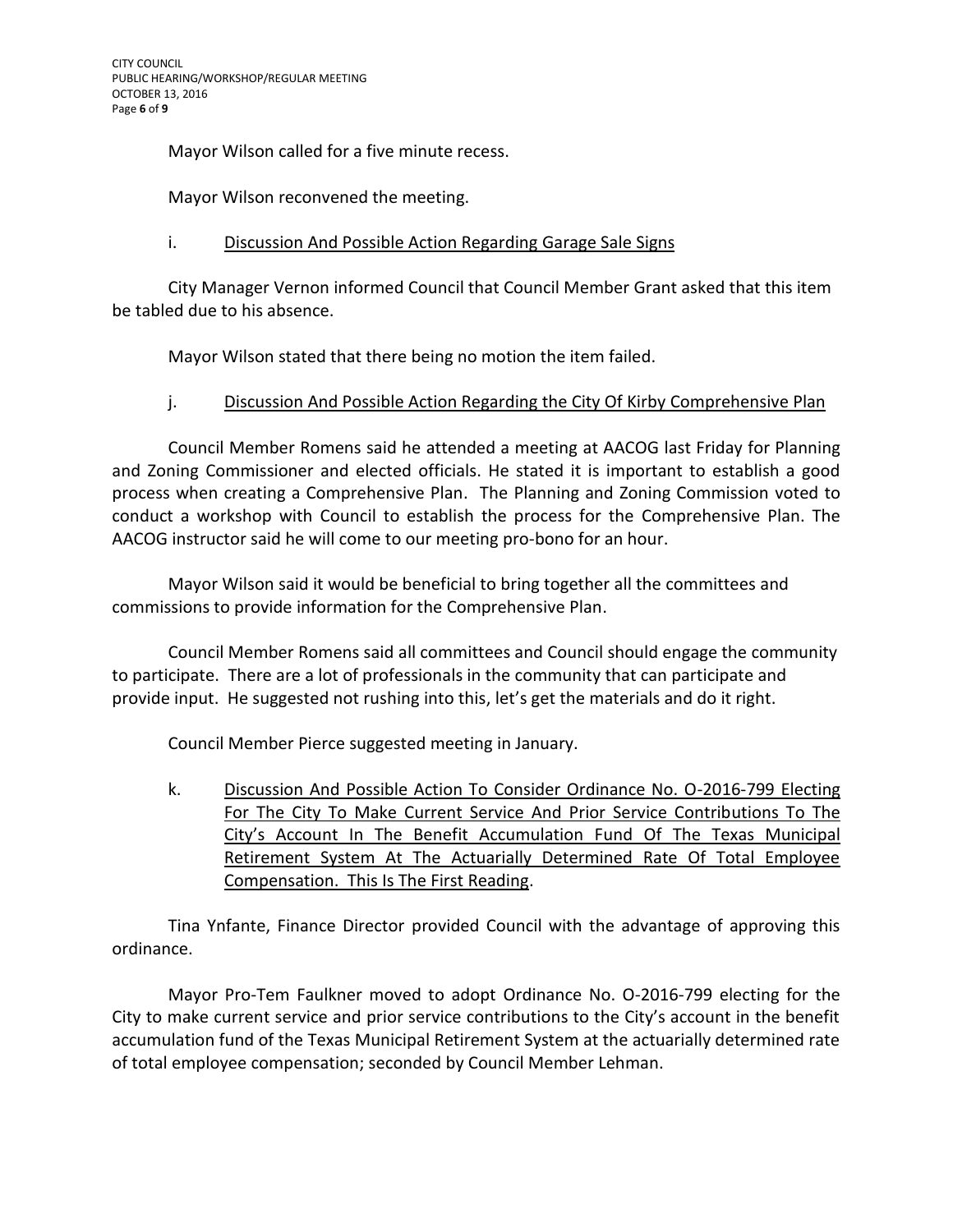The motion carried with a  $4 - 0 - 1$  vote.

AYES: 4 NAYES: 0 ABSTAIN: 1 (Council Member Wilson)

#### l. Discussion And Possible Action To Consider Internet And Telephone Proposals

City Manager Vernon provided the history on recent discussions regarding our internet providers. Grande and Time Warner Cable provided proposals and they are included in the Council packets. The budget is approximately \$9,000 short for the year and the budget can be amended.

Daniel Garcia, Enterprise Sales Rep with Grande answered questions regarding the new service being offered.

Mayor Pro-Tem Faulkner moved to accept Grande's proposal for internet and telephone services; seconded by Council Member Wilson.

The motion carried with a  $5 - 0$  vote.

AYES: 5 NAYES: 0

m. Discussion And Possible Action On Compliance With Zoning Ordinance By Owner Of Property At 5631 Old Seguin Road

Mayor Wilson stated the specific use request was denied in June 2016.

City Manager Vernon provided the current steps that have been taken with the property owner.

The Council discussedbringing businesses into the City, but they must adhere to the zoning ordinance.

n. Status Update On City Of Kirby Marketing Kit

City Manager Vernon provided Council with the information that would be included in the marketing kit to give to potential businesses interest in the City and we can send it out as recruitment of businesses.

City Manager Vernon asked Council to consider extending this to December 1, 2016 so new maps identifying the recent boundary adjustment information on new businesses can be included.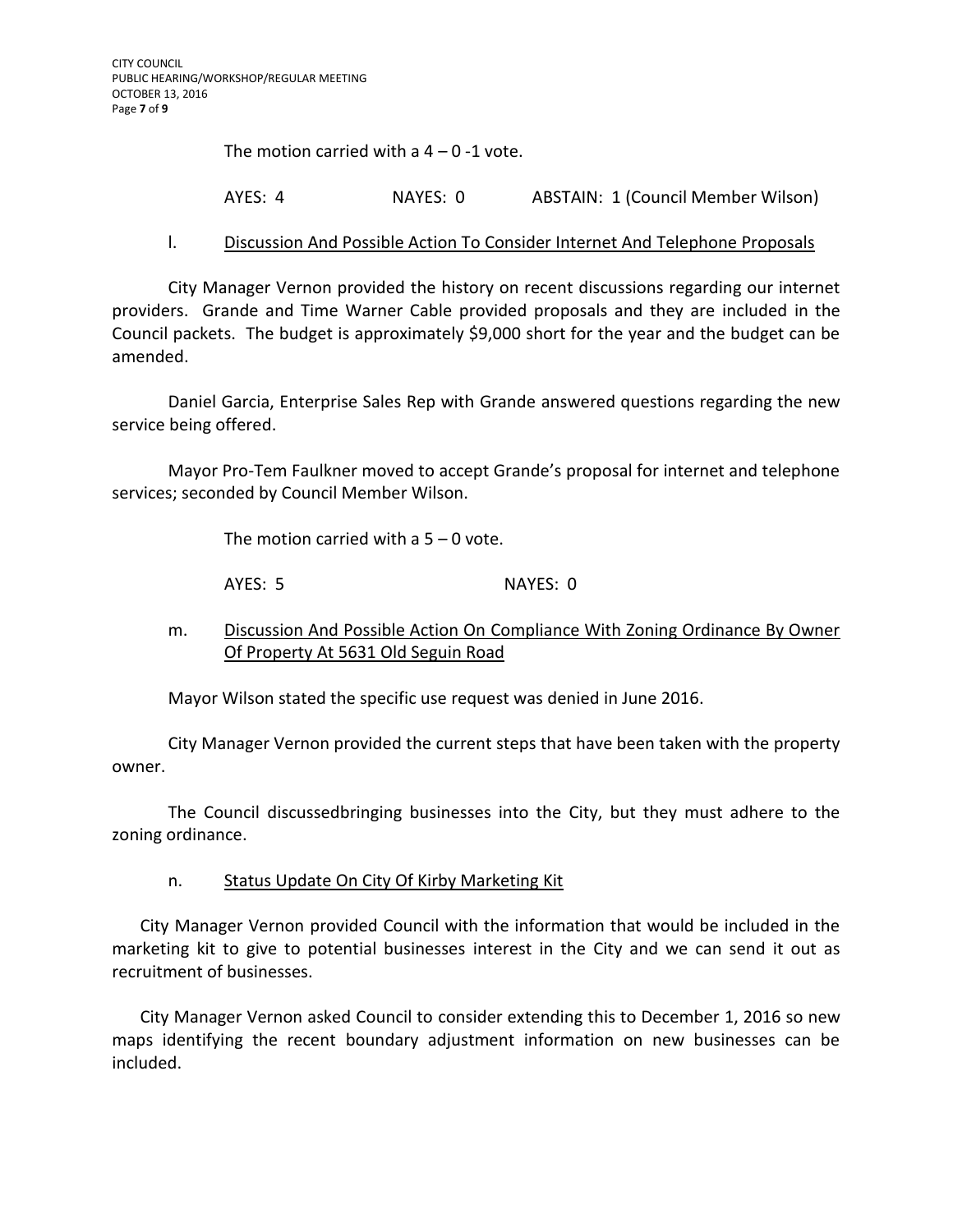#### o. Discussion And Possible Action To Consider Blanche Felan's Resignation From Beautification And Recycle Committee

Mayor Pro-Tem Faulkner moved to accept Blanche Felan's resignation from the Beautification and Recycle Committee; seconded by Council Member Romens.

The motion carried with a  $5 - 0$  vote.

AYES: 5 NAYES: 0

#### **9. Requests and Announcements**

## a. Requests By Mayor And Council Members For Items To Be Placed On Future City Council Agendas And Announcements On City Events/Community Interests

Council Member Wilson – She asked that the license meter for the police department be placed on the next agenda and she asked if we are we spraying for mosquitos.

Council Member Pierce – He said he appreciate everyone who came out to National Night Out.

Council Member Lehman - He voiced his concern with the condition of Gibbs Sprawl Road and asked if something can be done to fix the problems. Mayor Wilson said that area is in San Antonio and offered contact information.

Mayor Pro-Tem Faulkner – She said tennis would not be meeting on Saturday. She explained her disappointment in the lack of communication regarding a recent event at Friendship Park. She asked for an update on the carport ordinance. She asked that discussion about the speed limit on Ackerman Road be placed on the next agenda.

Mayor Wilson – He said that movie night at Friendship Park is October 22 and the movie is Monster University. He said Council Member Romens has been in contact with Kirby Middle School and has a calendar of events. National Night Out was a success. He thanked everyone who participated. He would to have Ms. Callanen at a meeting in December or January to explain freeze tax rates. On the next agenda Council will discuss Goal #5 – Grants. If there is a solution to eliminate the damage to Duffek Road he would appreciate input. Republic Services is damaging the road by the Fire Station. He reminded staff and Council our number one goal is the City's appearance. Council updates from city employees have been removed from agenda. If there is anything specific that you want to know, ask the City Manager and she will get the information from the department head. She will provide the updates in the packet each month.